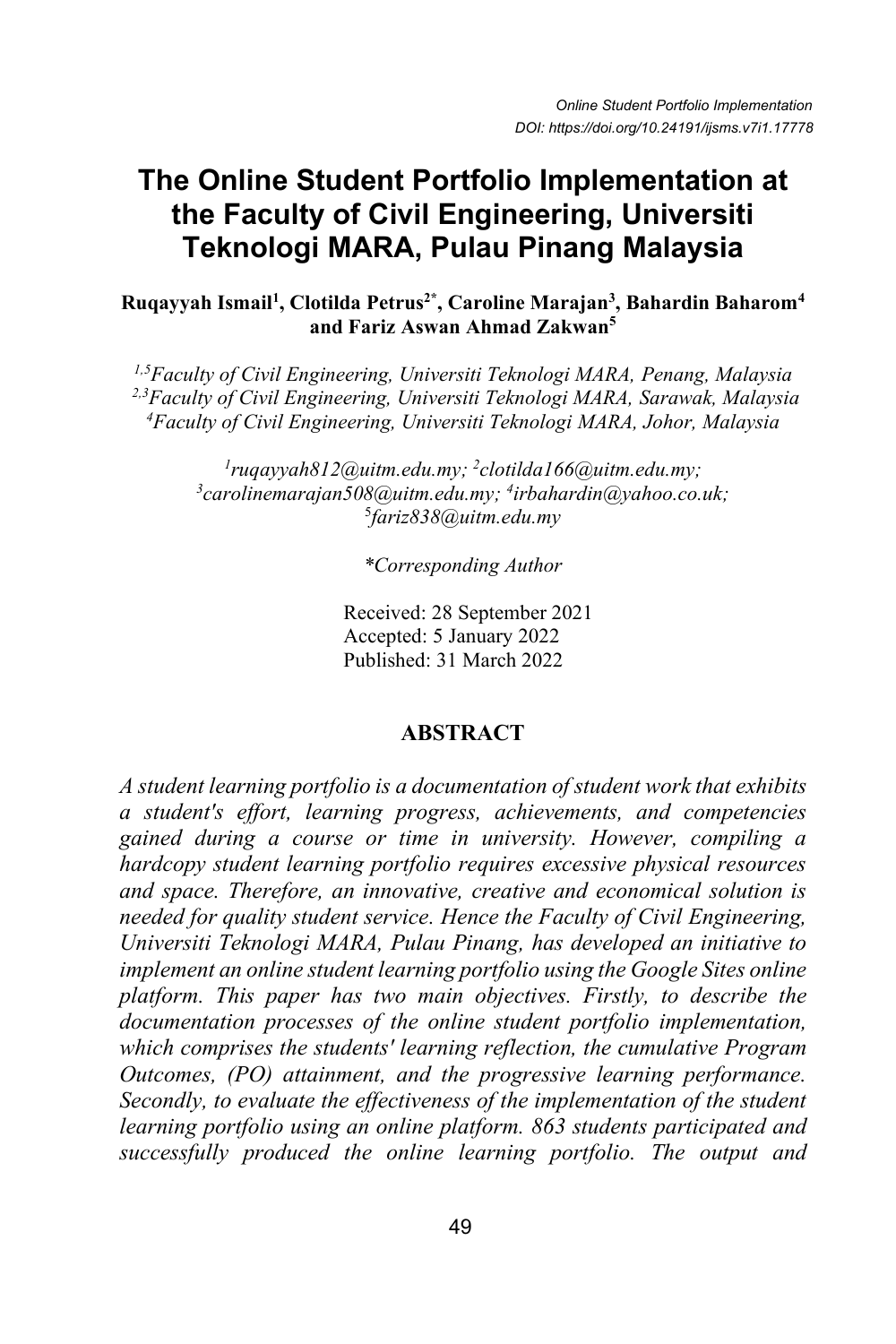*feedback received from the participants show that the implementation of the online student portfolio is highly beneficial and effective for both the students and the Faculty management, especially during a pandemic like COVID-19, where an economical solution is required, and the availability of documentation online can be accessed remotely.* 

**Keywords:** *Student portfolio; Program outcome; Reflection learning; Assessment; e-portfolio*

### **INTRODUCTION**

Student Portfolio was introduced in the 1990s using electronic medium, and it continues to evolve as one of the critical reflections of student reflection in their learning (Weber, 2018). The transformation from hardcopy to intermate-based versions has opened up a vast opportunity for an academician to utilize this platform to assess student reflection fully. Barret (2007) highlighted that a compilation of student e-portfolio for higher education should comprise students' work in collecting, storing, reflecting, and presenting their academic and professional experiences as undergraduate students. This is strongly supported by other researchers (Kok and Blignaut 2008; Bhattacharya and Hartnett 2007; Parker, Ndoye and Ritzhaupt 2012) where the migration of conventional compilation of student portfolio to electronic medium has shown be able to strengthen academic education.

Previous studies have proven that a student learning portfolio is an effective tool in assessing students' reflection and assessment (Jafari & Kauman, 2006; Cambridge, 2010; Light, Chen & Ittelson, 2012). It can be an ideal vehicle for student professional development and foster students' learning reflections (Mapundu & Musara, 2019). In assessing complex professional skills, student portfolio is seen as one mechanism that can be adapted within higher education institutions (Flores, Veiga Simao, Barros & Pereira, 2015; Franco et al., 2017; Jaeger & Adair, 2015). A recent study by Lukitasari et al. (2021) revealed that the use of an e-portfolio has shown to be effective in the development of students' metacognitive abilities. Student portfolios, according to Espinel-Rubio et al. (2021), promote the development of skills such as learning capacity, autonomy and personal initiative, creativity, reflection and critical thinking, and communication and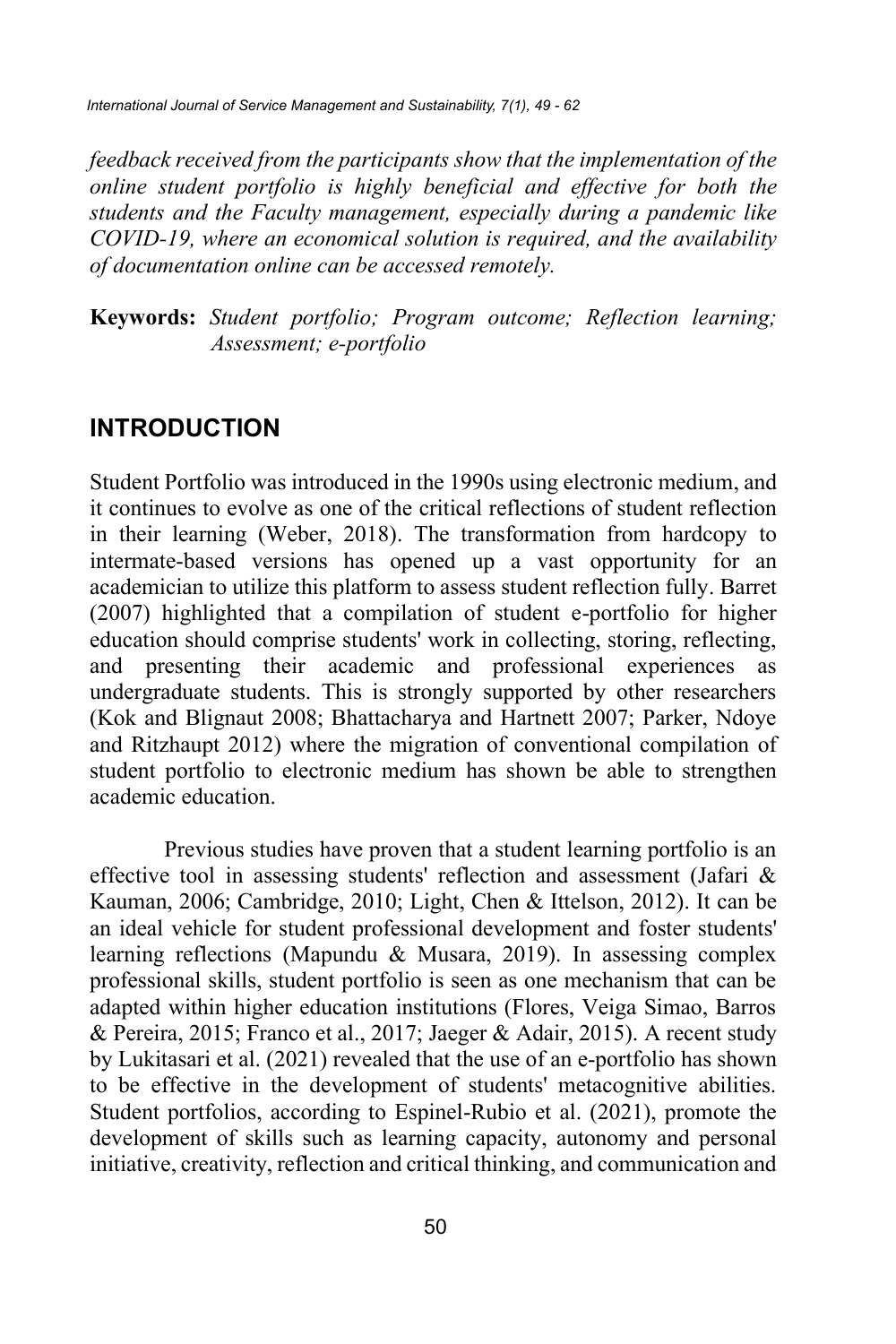digital capabilities. Furthermore, it can assist a student in being studentcentred in reflecting on education practices and acquire complex learning outcomes (Davis, Ponnamperuma & Jer, 2009; McDonald, 2012; Flores et al., 2015) as well as help the Faculty fulfil engineering accreditation requirements. A study conducted by Taylor et al. (2019) has proven that student e-portfolio is one of the best practices in supporting project-based learning within engineering higher education programs.

 Phothongsunan (2020) gathered students' responses on the implementation of student portfolios and revealed that while students recognise the benefits, they also believe it comes with more obligations and responsibilities in terms of the preparation. However, according to a student interview session done by Muho, A., and Leka, K. (2021), regardless of the additional effort required to prepare the student portfolio, it motivates them to learn more. Therefore, the establishment of a student portfolio necessitates careful planning.

Universiti Teknologi MARA (UiTM), Malaysia, is known to be the biggest public university in Malaysia. There are two intakes per year with a minimum enrolment of three hundred students for one program. Therefore, the handling of the student documentation process has remained very challenging. The Faculty of Civil Engineering started to operate in 2004 in UiTM, Pulau Pinang. Nevertheless, the Bachelor of Civil Engineering (Infrastructure) undergraduate program only commenced in the middle of 2011. The program is accredited by the Engineering Accreditation Council (EAC) under the Board of Engineers Malaysia (BEM), one of the signatory board members of the Washington Accord. To maintain the EAC accreditation, the Faculty must design the program curriculum by incorporating the Outcome-Based Education (OBE) approach. One of the elements required by the accreditation body is for the Faculty to provide evidence of student learning reflections on Program Outcomes attainment and ensure the continuous quality improvement processes are in place.

Consequently, students are required to create a learning portfolio to provide the evidence. However, preparing and compiling a hardcopy student learning portfolio is challenging and requires excessive physical resources and space. Therefore, the Faculty of Civil Engineering, Universiti Teknologi MARA, Pulau Pinang, has developed an innovative, creative and economical solution by implementing an online student learning portfolio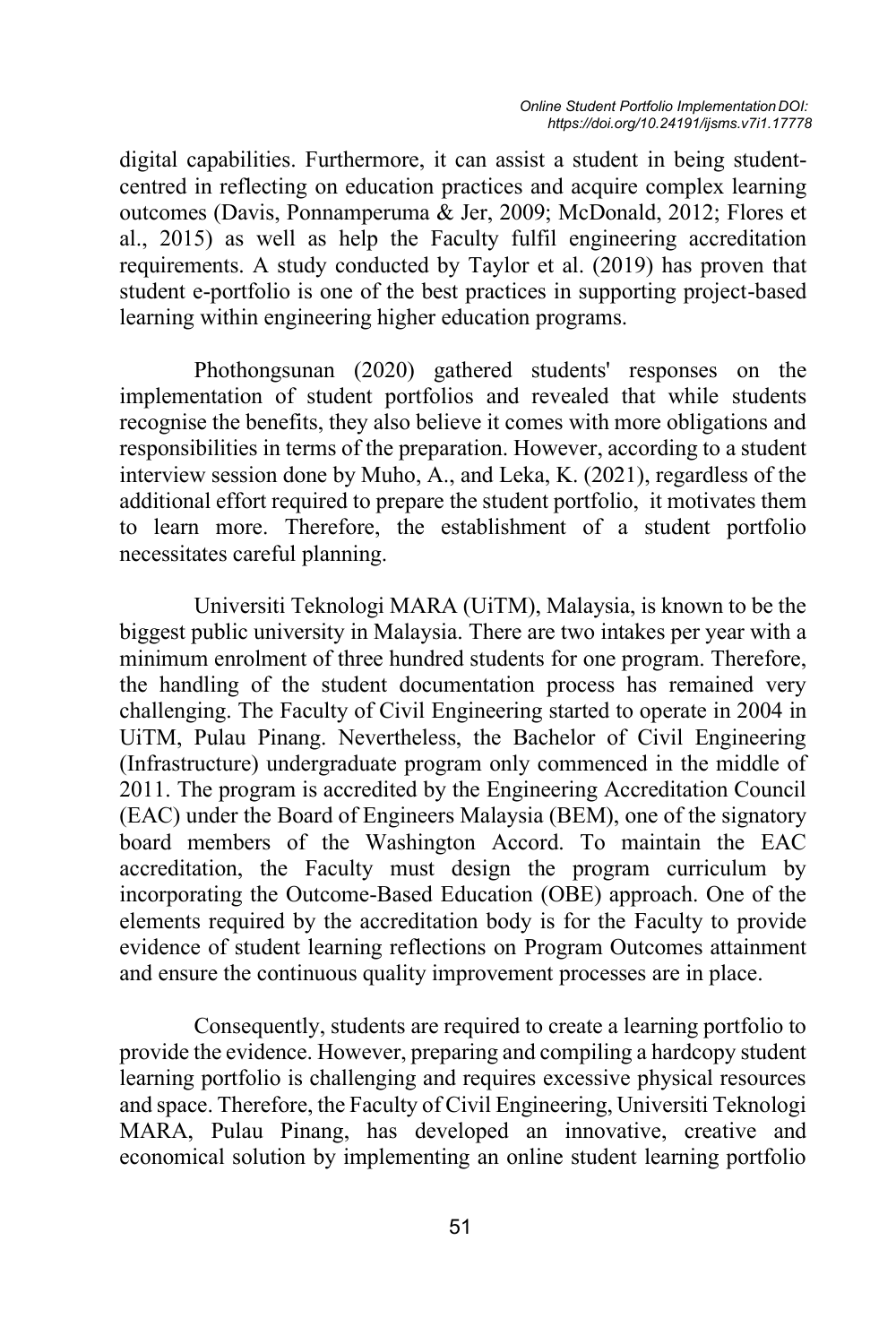using the Google Sites online platform. The online student portfolio is developed to capture and document the students' work that exhibits their effort, progress, achievements, competencies, and any Faculty intervention activities gained during their study time in the university.

The online student portfolio developed by the Faculty of Civil Engineering, UiTM Pulau Pinang, is a document compiling the learning reflections of students based on the pre-described Program Outcomes (PO) and subsequently the Program Educational Outcomes (PEO). This project provides evidence of the students' learning reflection throughout their study at an individual level. Developing an online student learning portfolio is favourable as students of this era prefer electronic documentation compared to hardcopy documentation. The student learning portfolio is also a medium to provide all the information required by the students to develop their curriculum vitae.

There are two main objectives discussed in this paper. The first objective is to describe the documentation processes of the online student portfolio implementation, which comprises the students' learning reflection, the cumulative Program Outcomes, (PO) attainment, and the progressive learning performance throughout their study for the EC221 program at Universiti Teknologi MARA, Pulau Pinang. The second objective is, to evaluate the effectiveness of the implementation of the student learning portfolio. The effectiveness of the online learning portfolio was evaluated through feedback obtained from students who participated in preparing the online learning portfolio at the Faculty of Civil Engineering, Universiti Teknologi MARA, Pulau Pinang. This is one of the quality initiatives to serve the students better.

### **METHODOLOGY**

The implementation process of the online method was initiated by designing the interface and the content portfolio development. Google Sites was used as the platform for the implementation of the student learning portfolio. The interface and content of the portfolio were decided based on the required continuous quality improvement components. It was designed for students to compile all the critical milestones and learning portfolios and necessary supporting documents, including their resumes. A research model was developed as shown in Figure 1 below.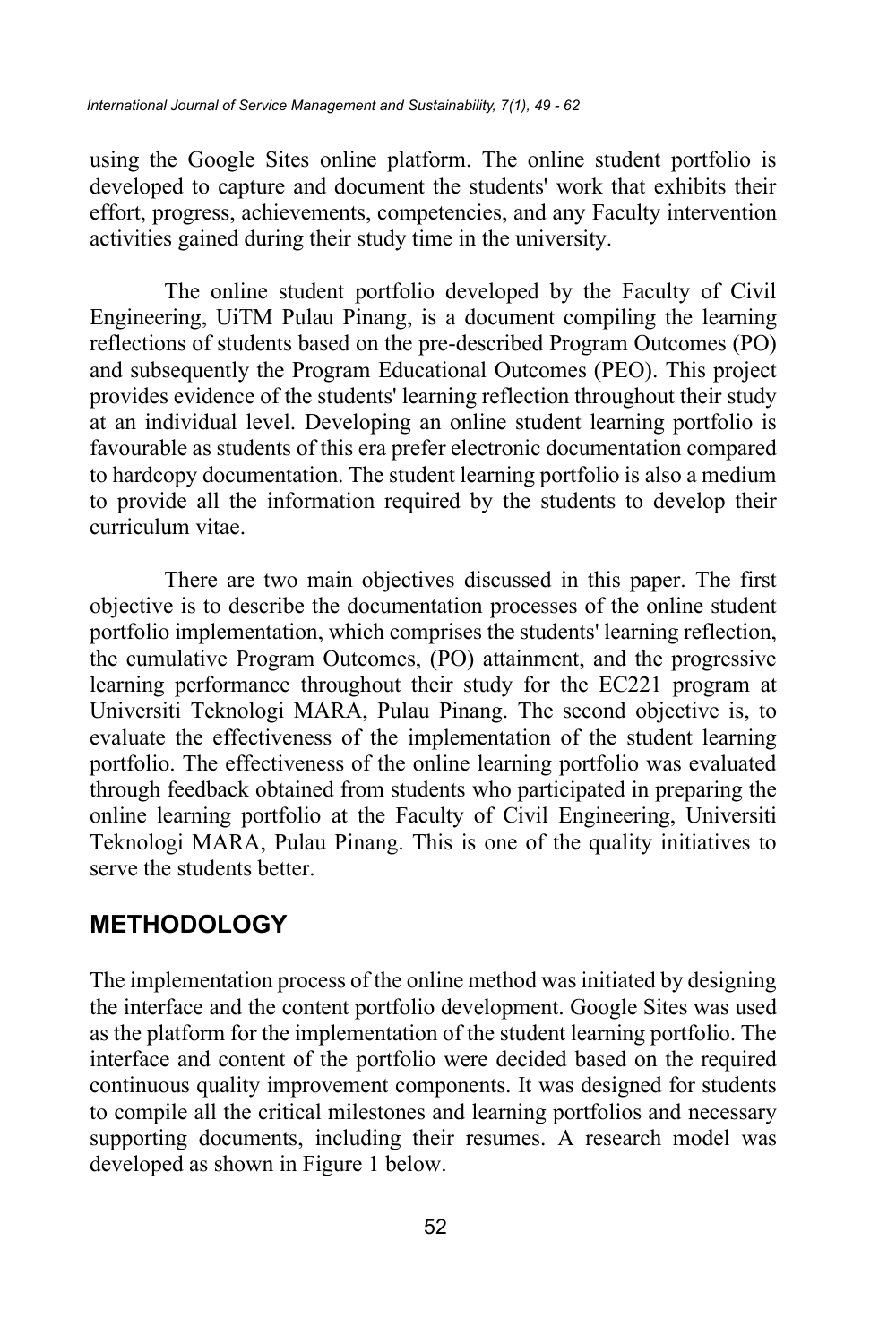

863 students from different cohorts participated in producing the online portfolio with guidance from their respective academic advisors. The participants included a cohort from the first accreditation cycle (2010 to 2016). Feedback from all the participants were then collected and analyzed to determine the effectiveness of the online student portfolio implementation.

### **Student Learning Portfolio Implementation Processes**

The implementation of student portfolios was carried out using the Google Sites platform, which is freely available. The Faculty pre-designed a specific template of the portfolio and made it available in the Google Sites platform. There are several elements included in the portfolio to create important and interesting portfolio content. Every participating student was then guided by their academic advisor to download the template and develop their learning portfolio.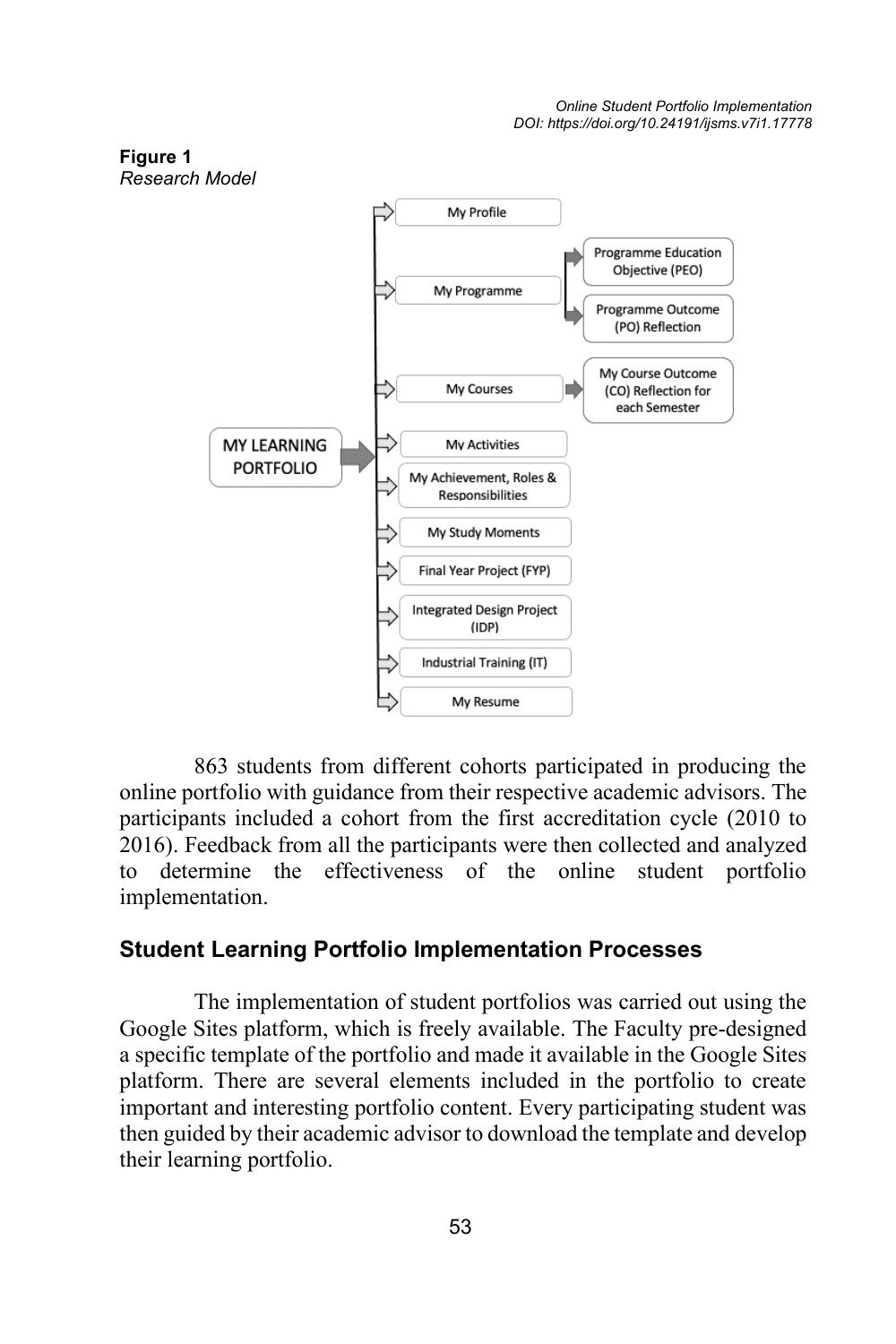#### *Student Portfolio Elements* **Student Portfolio Elements Decription** 1. My Profile This section provides an opportunity for students to write his/her background. 2. My Program This section provides an opportunity for students to be aware of his/her Programme Eductational Objectives (PEO) and Program Outcome (PO). Reflection of students' PO attainment in each semester is captured. 3. My Courses This section provides an appourtunity for students to reflect on their achievements for each course taken every semester. 4. My Activities This section provides an opportunity for students to reflect on their involvement in any curricular activities throughout their study years. 5. My Acievement, Roles & Responsibility This section provides an opportunity for students to reflect on their achievements, roles, and responsibilities throughout their study years. 6. My Study Moments This section provides an oppourtunity for students to share any memories throughout their study years. 7. My Learning Reflection This section provides an oppourtunity for students to write their learning reflections for every semester. 8. My Final Year Project (FYP) This section provides an oppourtunity for students to compile all works and activities related to their final year project dissertation. 9. My Industrial Training This section provides an oppourtunity for students to compile all works and activities related to their 10 weeks industrial training attachement. 10. Integrated Design Project (IDP) This section provides an oppourtunity for students for students to compile all works and activities related to their integrated design project (IDP). 11. My Resume This section provides an oppourtunity for students for students to prepare their resume which is required for their interview.

#### **Table 1**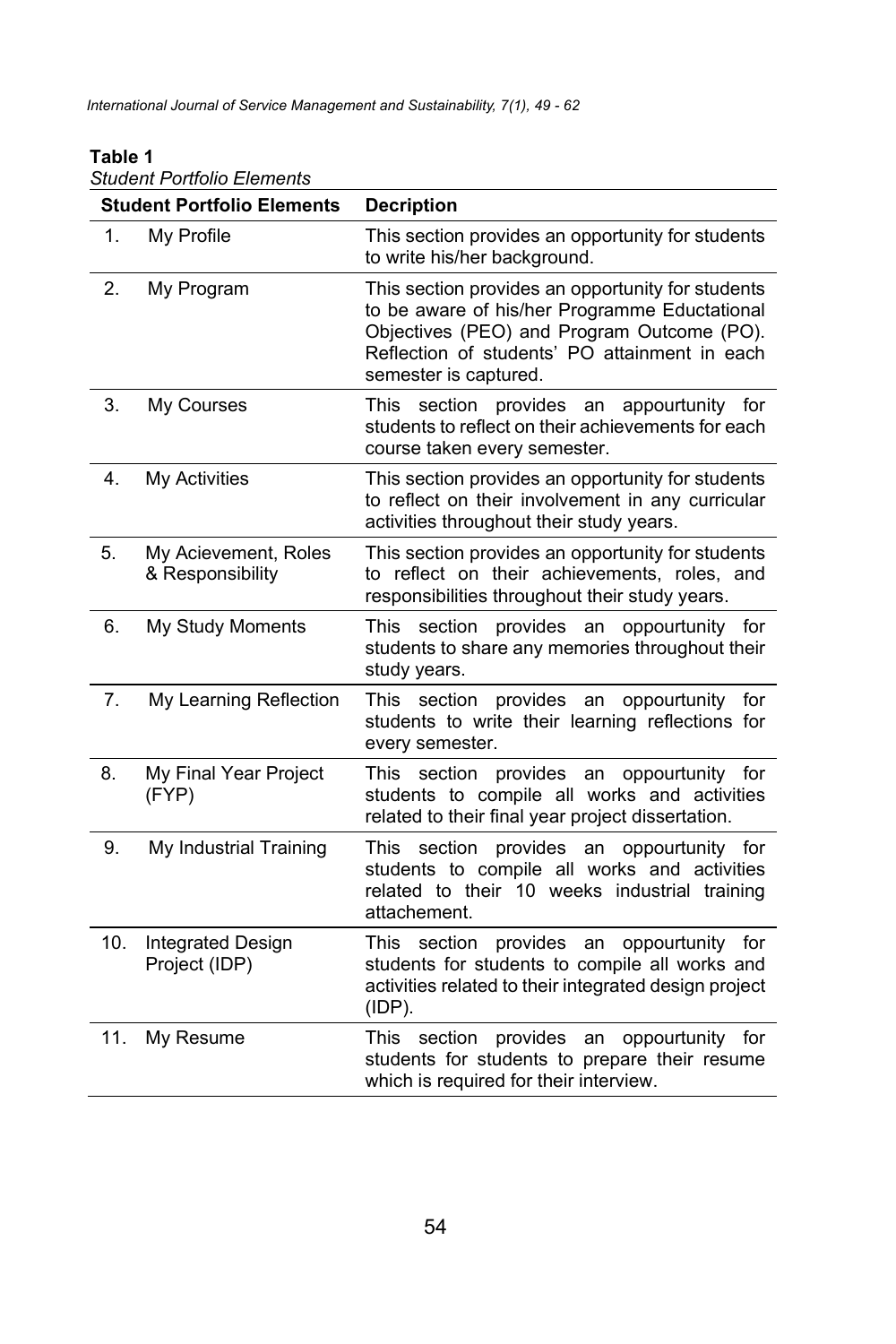Table 1 shows the details of the portfolio contents. There are eleven main elements to be incorporated into the student portfolio. The first element is the student's details, where students are encouraged to describe their background creatively. The second and third elements are the detailed Program Outcomes and the list of courses based on the semester specified in the program curriculum structure. Students could update their PO attainment and their progressive grades achievement. Elements four to seven require students to write their activities, extra-curricular activities and responsibilities, record their study moments, and reflect on their learning. Consistent and systematic reflection increases students' learning as it supports growth mindsets and encourages them to learn from their past mistakes. Elements eight to ten comprise the cumulative or the capstone courses. On this page, students get to document all the activities and learning reflection in the Final Year Project, the Industrial attachments, and the Integrated Design Project. Finally, students get to develop and improve their Curriculum Vitae progressively in element eleven.

### **The Effectiveness of the Online Student Portfolio**

A questionnaire was designed to evaluate and capture student feedback on the effectiveness of implementing the online student portfolio. There are a total of six questions from two sections provided in the questionnaire. The question in the first section, assesses the respondents' overall opinion on the benefit of the student learning portfolio. There are five questions in the second section. The first and second questions evaluate the effectiveness of the online learning portfolio to monitor and improve the students' Program Outcome attainment, and improving their English language proficiency respectively. The third and fourth questions elicit feedback on respondents' thoughts and perceptions regarding the effectiveness of the portfolio in preparing their resume and how it helps to increase their employability upon graduation. Finally, the fifth question is about the students' perception of whether the portfolio helps to document their study moments and activities. Respondents' feedback was collected, analyzed and taken into consideration for continuous improvement of the student portfolio implementation processes.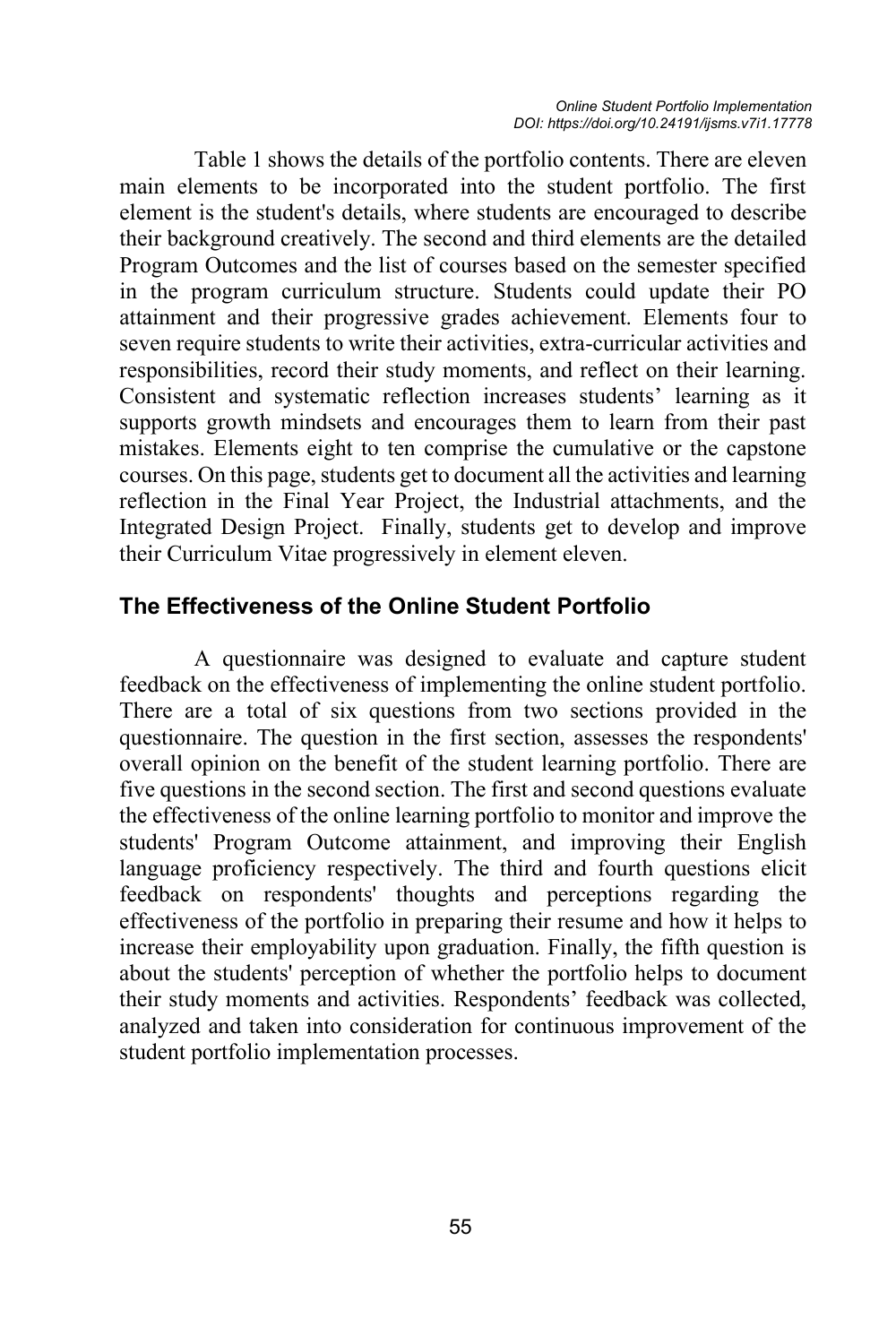## **RESULTS AND DISCUSSION**

After successful implementation of the student learning portfolio, a few random samples of student learning portfolios from students' Google Sites account are presented. The portfolios were prepared according to the predesigned interface at the respective students' Google Sites account.

The analyses from the feedback obtained from the survey to evaluate the effectiveness of the student learning portfolio as a reflection of students' learning are presented. In general, encouraging and positive students' feedback was obtained from different cohorts.

### **Samples of the Student Learning Portfolio**

Figure 2 shows samples of the 'My Profile' and the 'My Program' element. Each element of the student portfolio interface comes with a description of the contents. This description provides beneficial guidance to ease the effort of students in preparing the content of their portfolios. The list of courses for the program is also provided. In this interface, students record the grade attained for all courses throughout the eight (8) semesters of their studies. Besides the grade attainment, the cumulative Program Outcomes (PO) are also recorded.

#### **Figure 2**

#### *Sample of 'My Profile' and the 'My Program' Element*

| and the project from 1 to the                                                                                                                     |                                                      |   |                                                                                                                      |
|---------------------------------------------------------------------------------------------------------------------------------------------------|------------------------------------------------------|---|----------------------------------------------------------------------------------------------------------------------|
|                                                                                                                                                   | Bilantsfamer<br><b>By Francey</b>                    | ≕ |                                                                                                                      |
|                                                                                                                                                   | STORY CALLING FOR A STREET CHARGE                    |   | the company and a series process a character than the first                                                          |
| E                                                                                                                                                 | SERVICE CONTROLS IN ACTIVITY (THE CONTROL)           |   | the fundamental subsecuration of the con-                                                                            |
| $\begin{tabular}{ c c c c } \hline $n$ & $n$ & $n$ & $n$ \\ \hline $n$ & $n$ & $n$ & $n$ \\ \hline $n$ & $n$ & $n$ & $n$ \\ \hline \end{tabular}$ |                                                      |   | an Albance and in the Sale<br>i Bagi II sadan saddi Badileen.<br>Ha ik an rustus na'rthich air illennon is is proven |
|                                                                                                                                                   |                                                      | E |                                                                                                                      |
| <b>GUNT</b>                                                                                                                                       | The Commission of FAIR Co.                           | ≂ |                                                                                                                      |
| $\rightarrow$                                                                                                                                     | THE R. P. LEWIS CO., LANSING, MICH. 49-14039-1-120-2 |   |                                                                                                                      |

In addition, the online student portfolio also provides a platform for academic advisors to monitor the progress of their advisees' academic performance through an online medium that is accessible anytime and anywhere. The student reflections through the student portfolio could provide direct input to the program's continuous quality improvement.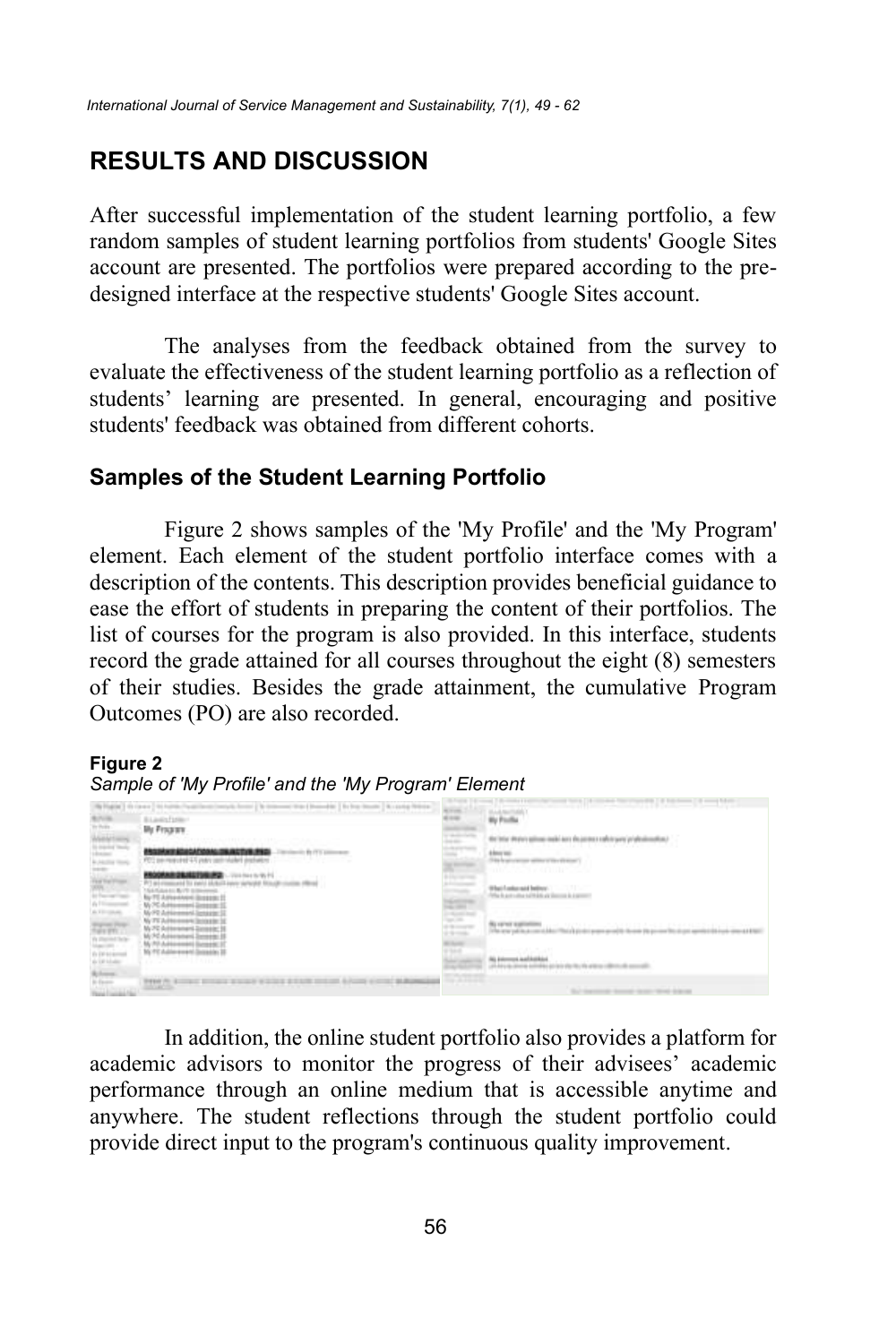A future employer will see all student activities undertaken throughout their study, which reflect the student's psychomotor and affective skills providing an added value to their degree.

Figure 3 shows samples of 'My Study' moment element. These student study moments were captured during the geotechnical engineering laboratory sessions, reflecting students' hands-on experiences in facilitating their learning process.

**Figure 3** *Samples of the 'My Study' Moment*



### **The Effectiveness of the Student Learning Portfolio**

This project has significantly contributed to the documentation of all the accreditation requirements in the student learning portfolio for individual students. The students' feedback on the question in the first section, which is the respondent's overall opinion on the benefit of the student learning portfolio, are shown in Figure 4. From a total of 863 respondents, 92% agreed that the student learning portfolio was beneficial. Meanwhile, a tiny percentage of the respondents believed that the student learning portfolio was 'not beneficial' (3.8%), 'troublesome' (3.4%), and somehow 'time wasting' (0.8%). Some intervention initiatives from the respective academic advisor will be required to motivate these group of students.

The students' feedback on the survey questions in section two are presented in Figure 5. The results show that 96% of the respondents agreed that the student portfolio effectively monitored and helped them plan to improve their PO attainment progressively. Meanwhile, 88% of the respondents agreed that their English language command and writing skills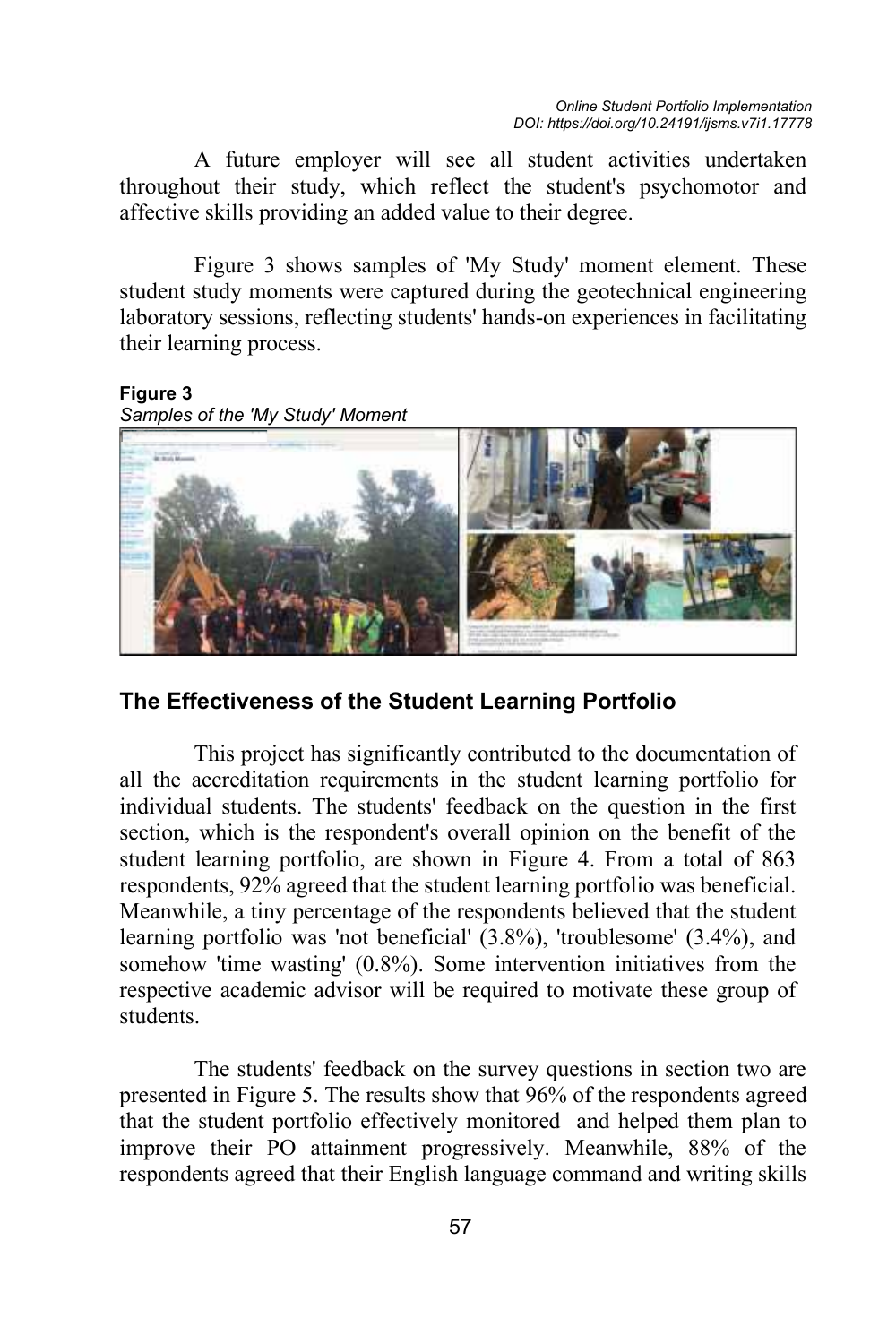improved while developing the learning portfolio through the progressive guidance from their respective academic advisors. In addition, 96.1% of the respondents were confident that having the online learning portfolio would increase their employability. Moreover, 93.1% of respondents agreed that the online student learning portfolio effectively recorded all their study activities, important milestones, and achievements. Finally, 96.3% of respondents indicated that the online student learning portfolio would help them prepare a good curriculum vitae.







#### **Figure 5**

*The Effectiveness of the Online Student Portfolio*

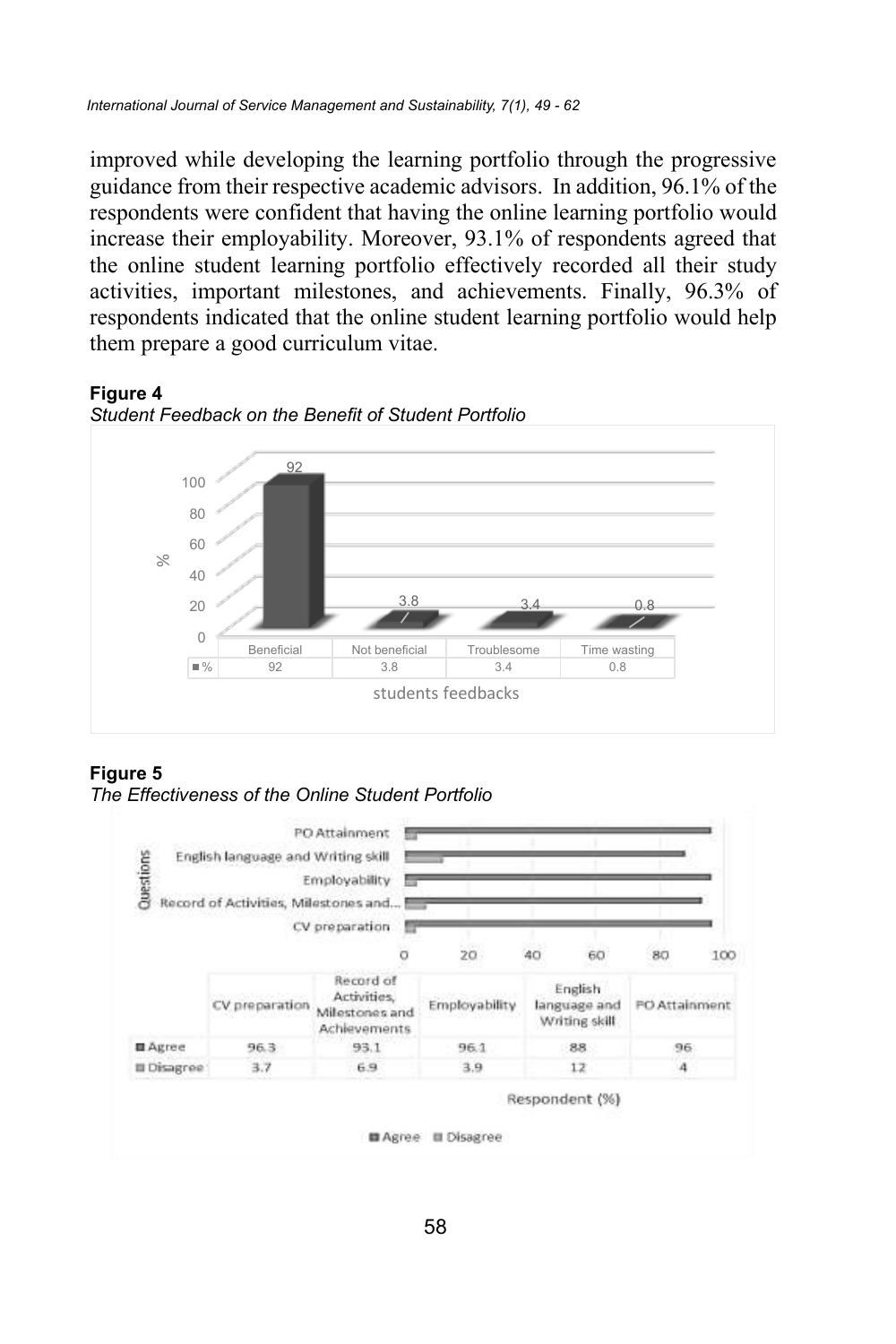## **CONCLUSION AND RECOMMENDATION**

This project enabled students to produce via Google Sites, their learning portfolio throughout their study for the EC221 program at Universiti Teknologi MARA Pulau Pinang. The online student learning portfolio provided a platform for academic advisors to monitor the progress of their advisees' academic performance through the freely available online medium that is accessible anytime and anywhere. Supervision and monitoring of students became more fun and effective for both students and academic advisors. Students successfully compiled the documentation on student learning reflections for every course, curricular activities, and soft skill development activities. Being an accredited program by Engineering Accreditation Council (EAC) Malaysia, capturing students' learning reflection is necessary. The student reflection through the student portfolio would contribute to the continuous quality improvement of the program offered. In a nutshell, the student learning portfolio served as evidence needed to fullfill the requirement by EAC that focused on accessibility and compilation of the portfolio and will be reviewed during the accreditation visit. The portfolio also comprised students' performance by providing a larger context which gave insights into students' strengths and weaknesses. Coupled with appropriate incentives, the portfolio also acted as a tool to motivate students to learn better, lecturers to teach better thus, leading to a more efficient process in teaching and learning. From the survey analysis of 863 respondents, it can be concluded that implementing the student learning portfolio is very beneficial and effective. The majority of the respondents agreed that the student learning portfolio effectively monitored their PO attainment, improved their English language command and writing skills, and systematically kept the records of all their study activities, important milestones, and achievements. Having the online learning portfolio also helped them prepare a good curriculum vitae, thus boosting their confidence of their employability. However, some challenges encountered during the early implementation of the online student portfolio will need further attention in the future, such as getting the involvement and total commitment from all the students and their respective academic advisors. A series of motivational sessions to justify the objective of the program needs to be conducted. This is to emphasise the significance of the student learning portfolio that could affect the accreditation outcomes. These also include the interventions from all the academic advisors which are crucial in ensuring the successful implementation and continual improvement of the student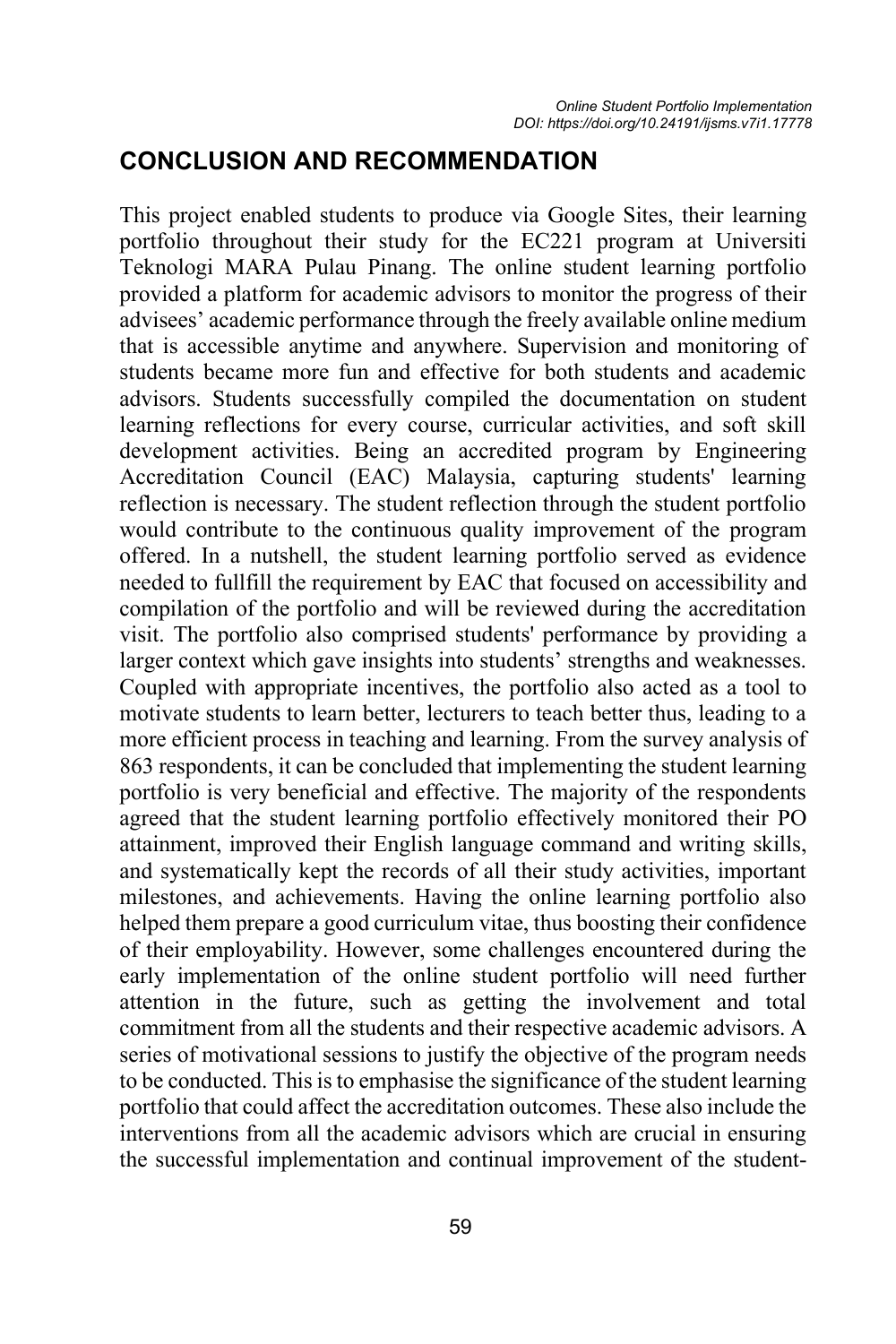oriented service system in the future. Further study is suggested to substantiate the possible reasons and find solutions for the students who are not in favour of preparing the learning portfolio.

## **CONTRIBUTIONS OF AUTHORS**

The authors confirm the equal contribution in each part of this work. All authors reviewed and approved the final version of this work.

## **FUNDING**

This work received no specific grant from any funding agency.

## **CONFLICT OF INTERESTS**

All authors declare that they have no conflicts of interest.

## **ACKNOWLEDGEMENT**

The authors would like to thank all the lecturers and students from the Faculty of Civil Engineering, UiTM Pulau Pinang who were involved in this project.

## **REFERENCES**

- Barrett, H. C. (2007). Researching electronic portfolios and learner engagement: The Reflect Initiative. *Journal of Adolescent & Adult Literacy*, 50(6), 436-449. https://doi:10.1598/JAAL.50.6.2
- Bhattacharya, M., & M. Hartnett. (2007). e-portfolio assessment in higher education. *37th Frontiers in Education Conference* [Conference Presentation], 10–13 October, Milwaukee, New Zealand.
- Bonsignore, K. (2013). *Career ePortfolios: Recognizing and promoting employable skills* (K. V. Wills & R. Rice, Eds.), Anderson, SC: Parlor Press.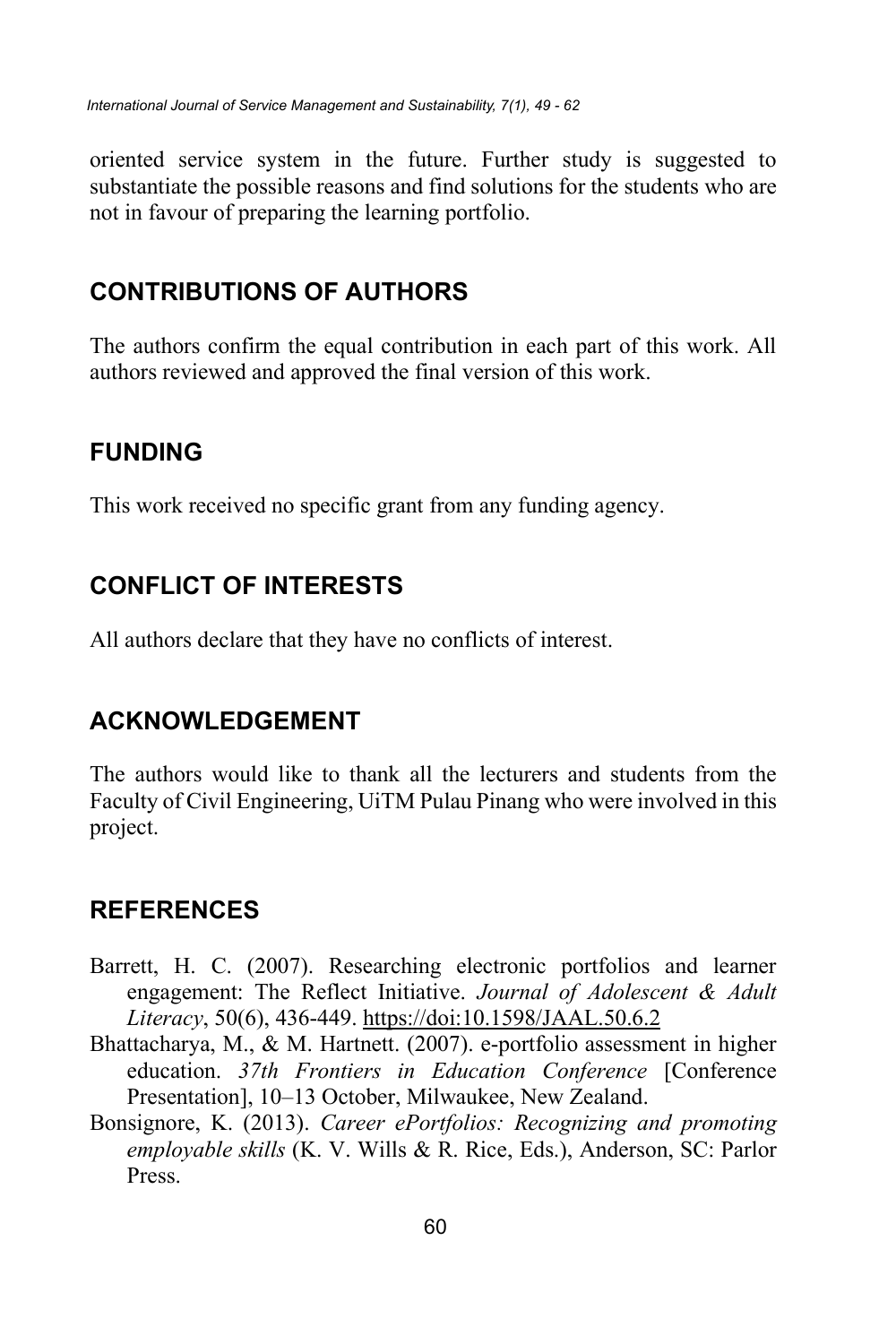- Cambridge, D. (2010). *e-portfolios for lifelong learning and assessment* (3rd ed.). San Francisco, CA: Jossey-Bass.
- Chen, H. L. (2009). *Using ePortfolios to support lifelong and life wide learning.* (D. Cambridge, B. L. Cambridge & K. B. Yancey, Eds.). Sterling, VA
- Davis, M. H., Ponnamperuma, G. G., & Ker, J. S. (2009). Student perceptions of a portfolio assessment process. *Medical Education*, *43*(1), 89–98. https://doi:10.1111/j.1365-2923.2008.03250.x PMID:19141002
- Espinel-Rubio, G. A., Hernandez-Suarez, C.A., & Paz-Montes, L.S. (2021). Digital portfolio: A tool for learning physics. *Journal of Pyhsics: Conference Series*, 2073. https://doi:10.1088/1742- 6596/2073/1/012004
- Flores, M. A., Veiga Simão, A. M., Barros, A., & Pereira, D. (2015). Perceptions of effectiveness, fairness and feedback of assessment methods: A study in higher education. *Studies in Higher Education*, *40*(9), 1523–1534. https://doi:10.1080/03075079 .2014.881348
- Franco, R. S., Franco, C. A. G. S., Pestana, O., Severo, M., & Ferreira, M. A. (2017). The use of portfolios to foster professionalism: Attributes, outcomes, and recommendations. *Assessment & Evaluation in Higher Education*,*42*(5),737–755.https://doi:10.1080/02602938.2016.1186149
- Jaeger, M., & Adair, D. (2015). Using an evidential reasoning approach for portfolio assessments in a project-based learning engineering design course. *European Journal of Engineering Education*, *40*(6), 638–652. https://doi:10.1080/03043797.2014.1001817
- Jafari, A., & Kaufman, C. (2006). *Handbook of research on ePortfolios.* Hershey, PA: Idea Group Reference.

Kok, I. and A. S. Blignaut. (2008, January 19-20). *Introducing developing teacher-students in a developing context to e- portfolios*. [Forum presentation]. eLearningForum. http://www.eifel.org/publications/proceedings/ilf09/ilearning-forum-2009-proceedings.pdf

Lukitasari, M., Hasan, R. Sukri, A. Handhika, J. (2021). Developing student's metacognitive ability in science through project-based learning with e-portfolio. *International Journal of Evaluation and Research in Education*, *10*(3), 948-955. https://doi: 10.11591/ijere.v10i3.21370